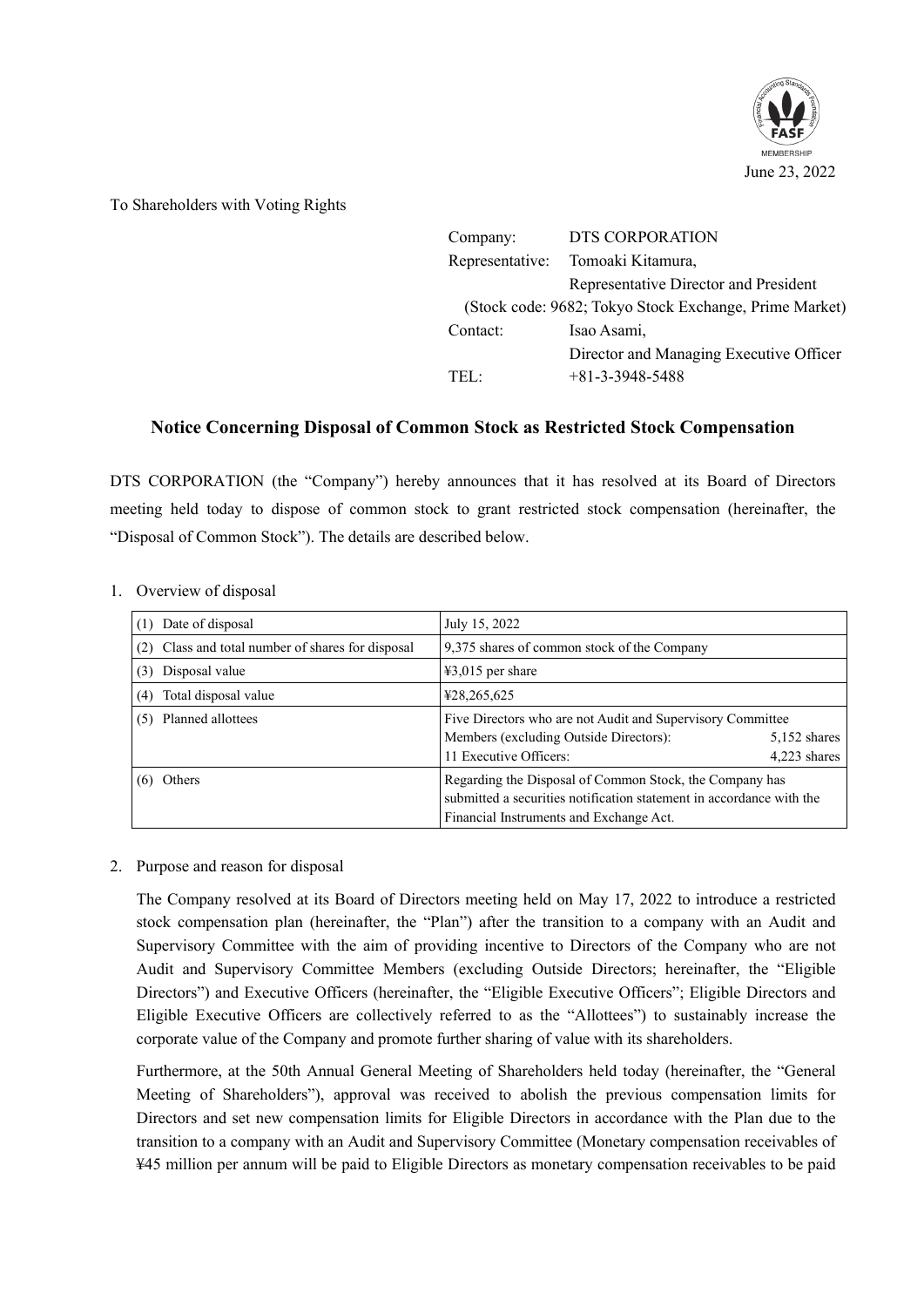to the Company as in-kind contribution for the allotment of restricted shares. The total number of shares of common stock that the Company will issue or dispose of for Eligible Directors under the Plan shall be within 26,000 shares per annum. (However, in the event that the Company's common stock is subject to a stock split (including the gratis allotment of the Company's stock) or reverse stock split effective on or after the date of resolution of this General Meeting of Shareholders, the number of total shares may be adjusted within a reasonable extent on or after said effective date.)).

Moreover, the Company has resolved at the Board of Directors meeting held today to pay a total of ¥15,533,280 in monetary compensation receivables to five Eligible Directors, having given consideration to the purpose of the Plan, the Company's performance and other various matters. At the same Board of Directors meeting, the Company also resolved to dispose of 9,375 shares of the Company's common stock (hereinafter, the "Allotted Shares") by paying a total of ¥28,265,625 in monetary compensation receivables to 16 Allottees (five Eligible Directors, 11 Eligible Executive Officers) as in-kind contribution for the Company in accordance with the Plan.

The outline of the agreement on the allotment of restricted shares to be concluded between the Company and the Allottees for the Disposal of Common Stock (hereinafter, the "Allotment Agreement") is as described in 3. below.

- 3. Overview of the Allotment Agreement
	- (1) Transfer restriction period

From July 15, 2022, to July 15, 2052

Allottees shall not transfer, establish a security interest on, gift inter vivos, or otherwise dispose of Allotted Shares during the aforementioned transfer restriction period (hereinafter, "Transfer Restriction Period").

(2) Removal of the transfer restrictions

The Company shall remove the transfer restrictions on all Allotted Shares upon the expiration of the Transfer Restriction Period provided that Allottees have continuously remained in a position as Director of the Company, or any other position stipulated by the Board of Directors of the Company during the Transfer Restriction Period.

However, in the event that the Allottee resigns or retires for a justifiable reason prior to the expiration of the Transfer Restriction Period, the number of Allotted Shares for which the transfer restrictions are to be removed and the timing thereof shall be reasonably adjusted as necessary.

(3) Causes for acquisition without consideration

In the event that there are Allotted Shares whose transfer restrictions have not been removed at the time of the removal of transfer restrictions stipulated in (2) above, the Company shall acquire these as a matter of course without consideration. Other causes for acquisition without consideration shall be stipulated in the Allotment Agreement by the Board of Directors of the Company.

(4) Treatment in the event of restructuring, etc.

Notwithstanding the provision in (1) above, in the event that, during the Transfer Restriction Period, the Company's General Meeting of Shareholders approves a merger agreement whereby the Company becomes the non-surviving company, a share exchange agreement or share transfer plan whereby the Company becomes a wholly-owned subsidiary, or any other matters pertaining to restructuring, etc. (however, in the event that the approval of the Company's General Meeting of Shareholders for said